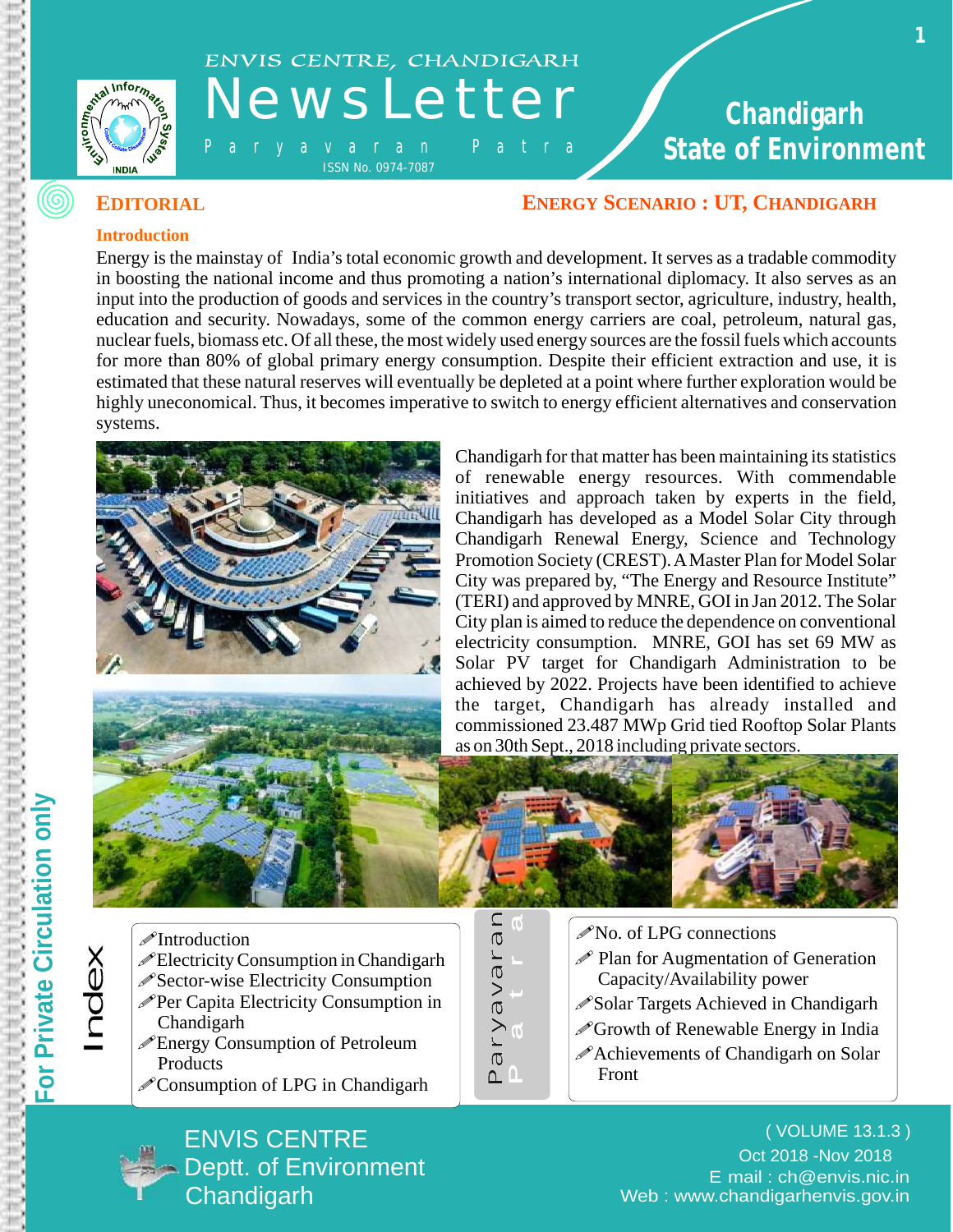### www.chandigarhenvis.gov.in **<sup>2</sup>**



### **Electricity Consumption in Chandigarh**

With escalating population, there was been an ever-increasing per capita consumption of electricity, making it difficult for the city to meet the demand. This scenario, in turn leads to discontinuous supply of power and recurrent power cuts to residential, non-residential and industrial areas. As Chandigarh draws its power supply from the central grid and has no power generation of its own, it puts immense pressure with a threat of low productivity on the grid. With the gradual increase in the population of the city the demand for electricity has also been increased at a faster rate. The total electricity demand in 2013-14 was 1419.27 MKWH as compared to 1573.89 MKWH in 2017-18. There has been nearly an increase of 10% consumption over the past 6 years.



Source: Statistical Abstract Chandigarh-2003-2017

### **Working towards an Energy Efficient India**



### Chandigarh-The City Beautiful

 $\circledcirc$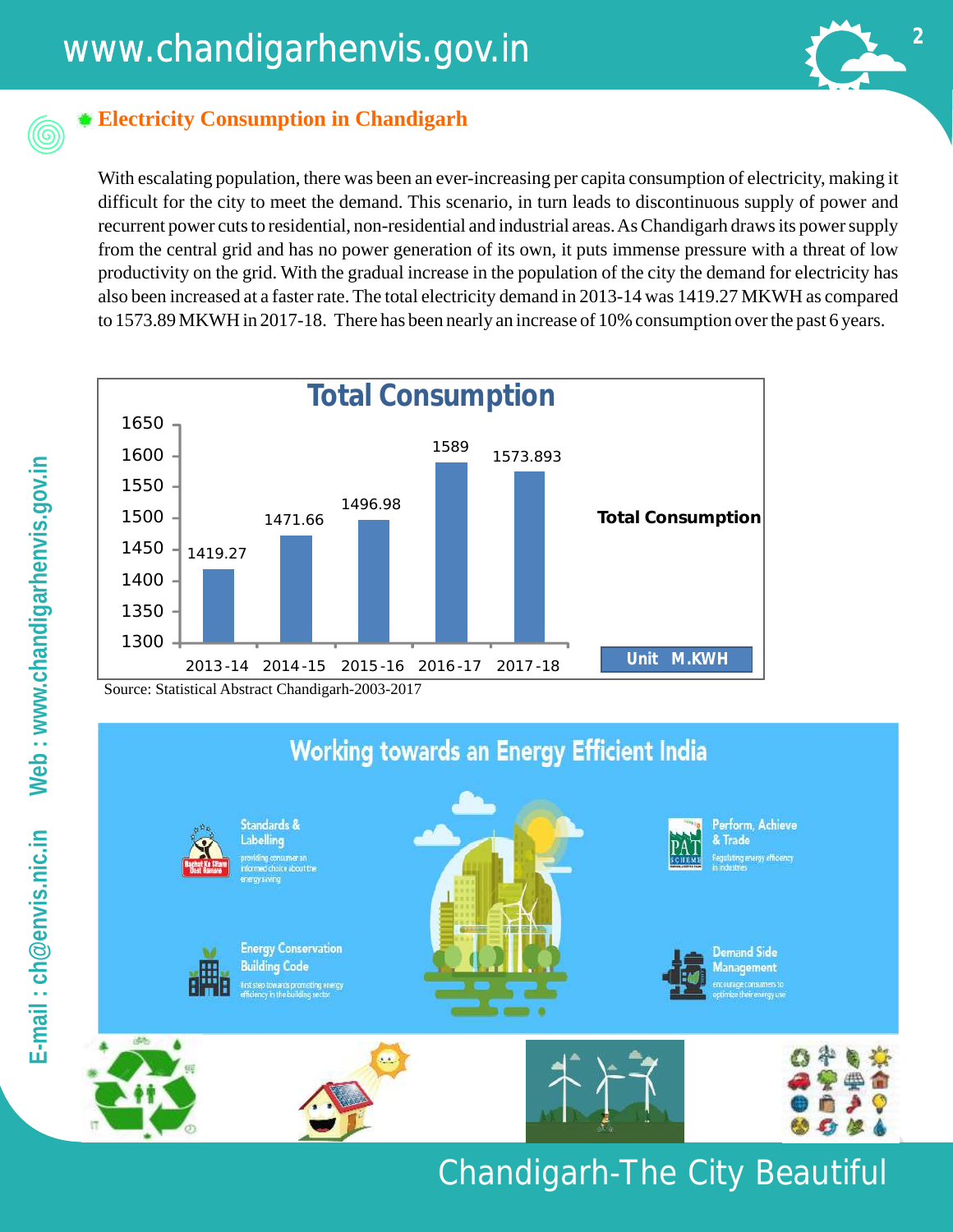

#### **Sector Wise Electricity Consumption**

As per census 2011 report, Chandigarh lies amongst the highly populous cities of India with a remarkable per capita income. Due to high living standards, the domestic consumption of electricity was observed to be the highest as compared to the other sectors. Agricultural sector of Chandigarh is shrinking day by day due to rapid growth and expansion of the city. With ,merely 600 Hectare crop area, the agriculture sector of the city has the lowest electricity consumption, of just 14.6 lac units per annum. The major portion of the supplied electricity has been occupied by the domestic, commercial and other sectors such as Industries, Public Lighting, Educational & Medical Institutions, Govt. Buildings & offices etc. Sector wise annual consumption of electricity is given by the graph below-



Source: Supdt. Er. Electy, 'OP' Circle U.T Chandigarh.

#### **Per Capita Electricity Consumption in Chandigarh**



Source: Statistical Abstract Chandigarh-2003-2017

(©)

### Chandigarh-The City Beautiful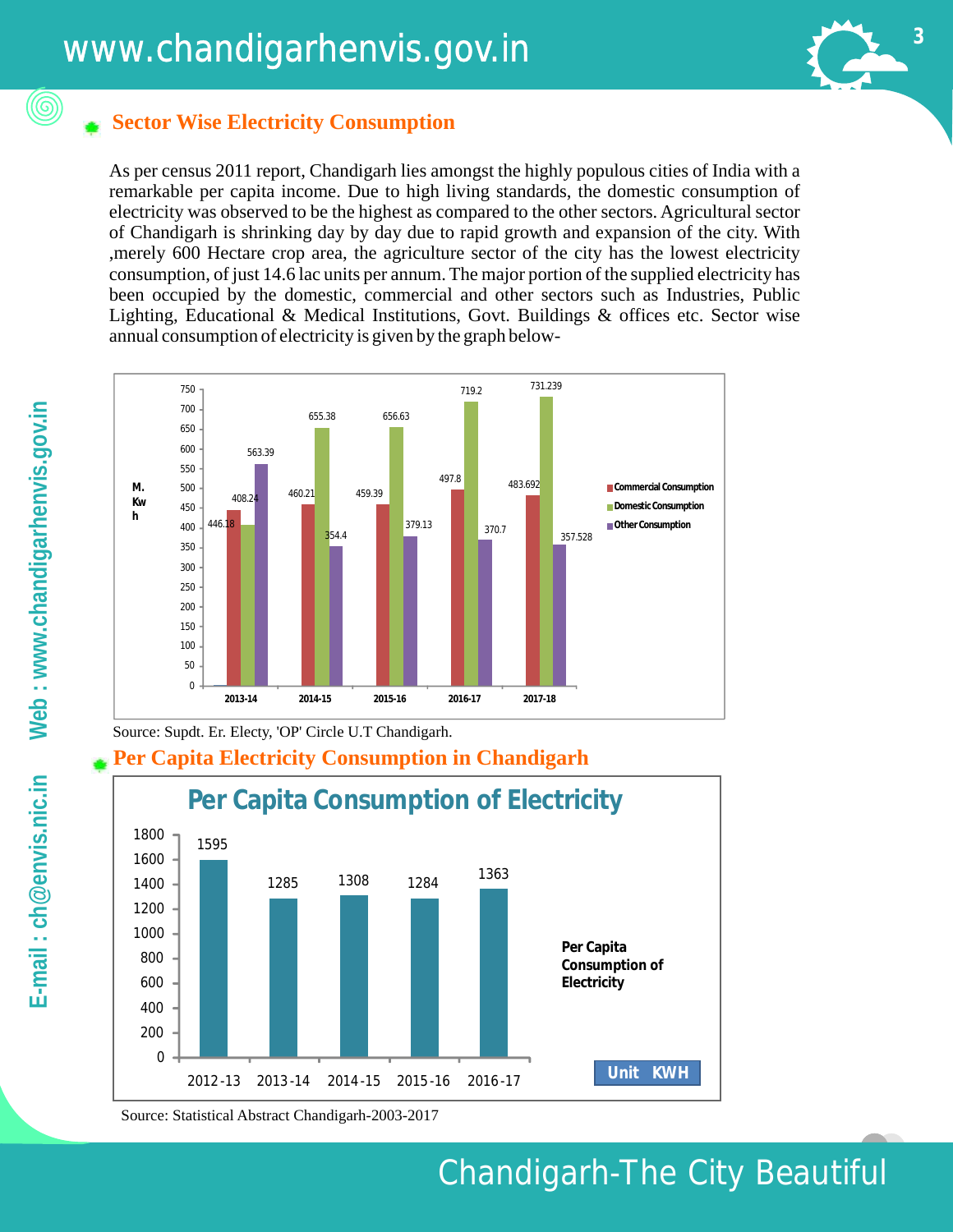### www.chandigarhenvis.gov.in **<sup>4</sup>**



Per-Capita Energy Consumption is one of the most used policy indicators, both at national and international levels. The UT of Chandigarh does not have any generation capacity of its own and most of the power/energy requirement is being met from the allocation of central generating stations. The energy and peak demand is well managed in the UT of Chandigarh as there is no shortage observed in peaking or energy requirement from last many years. The annual energy demand of the UT has been estimated to grow from level of 1734 MU in FY 2014-15 to 2328 MU by FY 2018-19 with prevailing rate of demand growth. The UT has already planned additional capacity availability of 157.27 MW by financial year 2018-19 through allocations from central generating stations, purchases from Independent Power Producers and through renewable energy sources in a phased manner.

#### **Energy Consumption of Petroleum Products**

| <b>Products</b>          | 2012-13 | 2013-14  | 2014-15  | 2015-16        | 2016-17        | <b>Units</b> |
|--------------------------|---------|----------|----------|----------------|----------------|--------------|
| Petrol Incl. ULP         | 116921  | 82147    | 85161    | 142061         | 137065         | Kilo-Litres  |
| <b>High Speed Diesel</b> | 91267   | 70651    | 82636    | 138776         | 123609         | Kilo-Litres  |
| Kerosene                 | 3941    | 3037     | 2035     | 921            | 95             | Kilo-Litres  |
| Light Diesel Oil         | 573     | 479      | 447      | 502            | 571            | Kilo-Litres  |
| <b>Furnace Oil</b>       | 19827   | 29359    | 39975    | 63303          | $\overline{0}$ | Metric Ton   |
| Low Sulphur              |         |          |          |                |                |              |
| heavy Stock              | 643     | $\Omega$ | $\Omega$ | $\overline{0}$ | 11910          | Metric Ton   |
| L.P.G.                   |         |          |          |                |                |              |
| <b>Connections</b>       | 323685  | 343538   | 408289   | 425112         | 269584         | No.s (Cum.)  |

Source: Statistical Abstract Chandigarh-2003-2016

#### **Consumption of LPG in Chandigarh**



Source: Manager-SLC,UTC,HPCL,Chandigarh.

(©)

### Chandigarh-The City Beautiful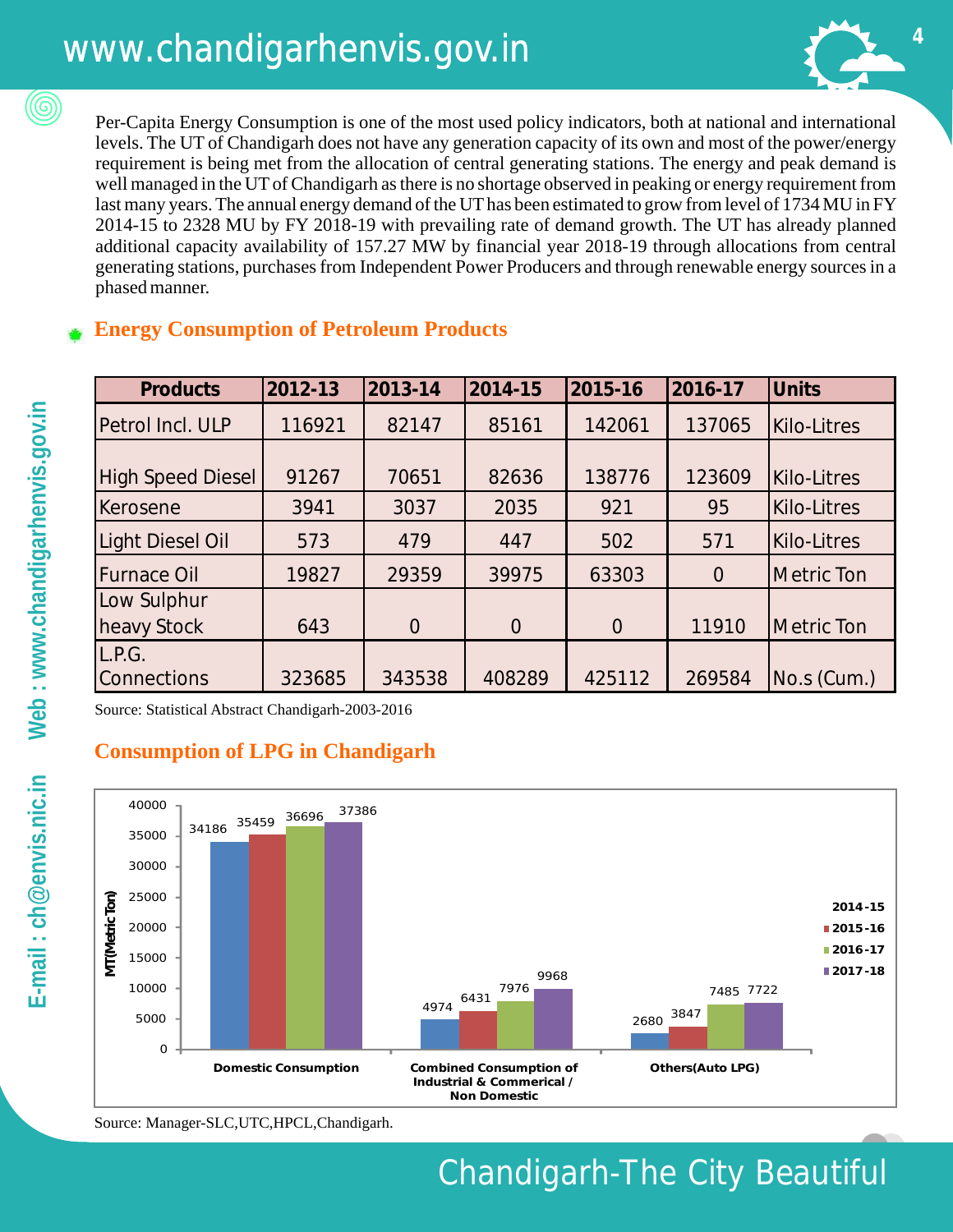

#### **Number of LPG Connections**

#### **Indian Oil Corporation**

| Year    | No of Connections Released (IOC) | Customer Population(Lacs)(IOC) | DBC Population(Lacs)(IOC) |
|---------|----------------------------------|--------------------------------|---------------------------|
| 2013-14 | 17735                            | 2.07                           |                           |
| 2014-15 | 8075                             |                                | 1.64                      |
| 2015-16 | 12104                            | 2.73                           | 1.86                      |
| 2016-17 | 10614                            | 2.81                           | 1.99                      |
| 2017-18 | 7418                             | 2.88                           | 2.06                      |

#### **Hindustan Petroleum Corporation**

| Year    | No of Connections Released (HPC) | No of Connections Released (HPC) | No of Connections Released (HPC) |
|---------|----------------------------------|----------------------------------|----------------------------------|
| 2013-14 | 1764                             | 0.54                             | 0.35                             |
| 2014-15 | 1817                             | 0.55                             | 0.35                             |
| 2015-16 | 2055                             | 0.58                             | 0.42                             |
| 2016-17 | 1908                             | 0.59                             | 0.4                              |
| 2017-18 | 1819                             | 0.6                              | 0.41                             |

#### **Bharat Petroleum Corporation**

| Year    | No of Connections Released (BPC) | Customer Population(Lacs)(BPC) | DBC Population(Lacs)(BPC) |
|---------|----------------------------------|--------------------------------|---------------------------|
| 2013-14 | 4011                             | 0.54                           | 0.35                      |
| 2014-15 | 2401                             | 0.55                           | 0.35                      |
| 2015-16 | 2664                             | 0.58                           | 0.42                      |
| 2016-17 | 1329                             | 0.59                           | 0.4                       |
| 2017-18 | 815                              | 0.6                            | 0.41                      |

Source: IOC (Indian Oil Corporation), HPC (Hindustan Petroleum Corporation), BPC (Bharat Petroleum Corporation), DBC (Double Bottle Connection)

LPG is a type of conventional source and is the mainstay of Chandigarh's electricity requirement. It is the main source to fulfil energy requirement related to activities like cooking food, commercial eateries etc in Chandigarh. The main suppliers of LPG in Chandigarh are done by Indian Oil Corporation (IOC), Hindustan Petroleum Corporation (HPC) and Bharat Petroleum Corporation (BPC). Chandigarh administration has promoted the use of LPG in the territorial villages, instead of traditional fuel sources to control the air pollution caused by their combustion, greenhouse gas emission and to preserve the natural resources like nearby forests and water bodies. With the increase in population, trend of nuclear families and progressive development of commercial sectors, the number of LPG connections are also increasing day by day. Maximum consumption of LPG has been seen in the domestic sector, followed by industrial and commercial consumption.

#### **Plan for Augmentation of Generation Capacity / Availability of Power**

The UT of Chandigarh is receiving power from 400/220 KV Nalagarh S/S of Power Grid Corporation of India Limited (PGCIL), from Mohali S/S of Punjab State Transmission Corporation Limited (PSTCL) and from Dhulkote S/S of Bhakra Beas Management Board. As per generation plan, UT of Chandigarh has already tied up for supply of additional capacity of around 118.27MW by FY 2018-19 (allocation from Central Sector and IPP Projects) through conventional energy sources. In addition, 39MW, through nonconventional energy sources is also tied up.

As such the total available capacity by FY 2018-19 is expected to be 496.94MW (452.62MW conventional and 44.32MW Renewable) (Source- 24X7 Power for all, Joint Initiative of GOI & UT, Chandigarh Constant efforts to achieve the aforesaid efforts are already under action. Year-wise targets are presented the following table-

Chandigarh-The City Beautiful Beautiful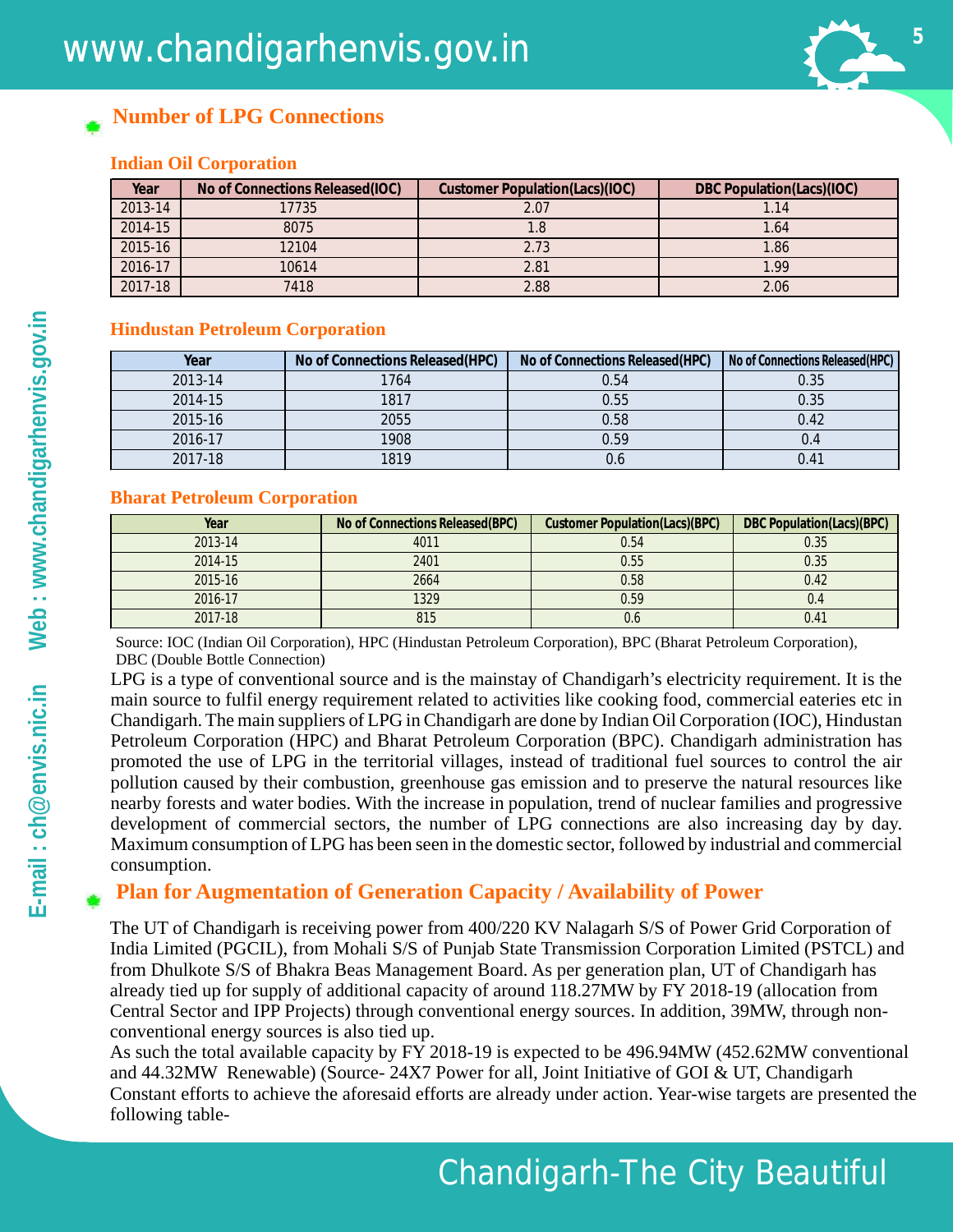## www.chandigarhenvis.gov.in **6**



| S.No.          | <b>Particulars</b> |                                  | Year wise Existing & Likely Capacity to be added (MW)-Cumulative |                     |            |            |  |  |
|----------------|--------------------|----------------------------------|------------------------------------------------------------------|---------------------|------------|------------|--|--|
|                |                    | As on March 2015                 | FY 2015-16                                                       | FY 2016-17          | FY 2017-18 | FY 2018-19 |  |  |
| А.             |                    |                                  |                                                                  | <b>State Sector</b> |            |            |  |  |
| a.             | Thermal            | $\Omega$                         | $\Omega$                                                         |                     | O          | 0          |  |  |
| b.             | Hydro              |                                  |                                                                  |                     |            | 0          |  |  |
| C.             | RES (MNRE)         | $\Omega$                         | $\cup$                                                           | $^{(1)}$            | 0          | 0          |  |  |
| В.             |                    | Private/IIPs                     |                                                                  |                     |            |            |  |  |
| $a_{\cdot}$    | Thermal            | $\Omega$                         | $\Omega$                                                         | 0                   | 0          | 0          |  |  |
| b.             | Hydro              |                                  |                                                                  |                     | $\Omega$   | $\Omega$   |  |  |
|                | <b>RES (MNRE)</b>  | 5.32                             | 6.32                                                             | 18.32               | 30.32      | 44.32      |  |  |
| C.             |                    | Central Generating Station (CGS) |                                                                  |                     |            |            |  |  |
| a <sub>r</sub> | Thermal            | 67.64                            | 67.64                                                            | 67.64               | 129.16     | 129.16     |  |  |
| b.             | Hydro              | 240.26                           | 280.26                                                           | 280.26              | 297.01     | 297.01     |  |  |
|                | <b>RES (MNRE)</b>  |                                  | $\Omega$                                                         | 0                   | $\Omega$   | $\Omega$   |  |  |
| D.             | Nuclear            | 26.45                            | 26.45                                                            | 26.45               | 26.45      | 26.45      |  |  |
|                | Total:             | 339.67                           | 380.67                                                           | 392.67              | 482.64     | 496.94     |  |  |

Source: 24x7, Power for all, Joint Initiative of GOI & UT of Chandigarh, 2016.

#### **Solar Targets Achieved in Chandigarh**

| Year         | <b>Solar Water Heating</b> | <b>Solar Cookers</b> |     |     | Solar Street Lights   Blinkers   Battery Operated Vehicles   Solar Green House |     |
|--------------|----------------------------|----------------------|-----|-----|--------------------------------------------------------------------------------|-----|
| 2014-15      | 2,45,330                   | 105                  | 894 | 14  | 560                                                                            | 32  |
| 2015-16      | 2,45,330                   | 105                  | 894 | 14  | 560                                                                            | 37  |
| 2016-17      | 2,45,330                   | 105                  | 894 | 14  | 562                                                                            | 37  |
| 2017-18      | 2,45,330                   | 105                  | 894 |     | 567                                                                            | 37  |
| <b>Units</b> | <b>LPD</b>                 | No.                  | No. | No. | No.                                                                            | No. |

Source: Department of Science and Technolgy and Renewable Energy

The climate of Chandigarh is subtropical humid, thus high intensity solar light is available during most of the period throughout the year. Therefore, taking account of the benefits of a cleaner energy, Chandigarh has adopted a well structured plan to move forward in the field of generating solar energy using solar water heaters, solar lights, blinkers, solar cookers and electricity generation by solar panels etc. Chandigarh is leading towards a complete solar city concept and the administration has installed solar panels over the roofs of houses, commercial buildings schools, colleges, universities, hospitals and government offices etc. Solar lights has been installed at various places including parks, street lights at road sides and blinkers on the roads interconnecting different sectors of the city. As per MNRE program the UT has planned to develop Grid Connected Roof Top Solar Projects as per the following program:

| <b>Financial Year</b> | 2016-17 |       | 2017-18   2018-19   2019-20   2020-21   2021-22 |       |       |       |
|-----------------------|---------|-------|-------------------------------------------------|-------|-------|-------|
| SPV Capacity (MW)     | 13.63   | 24.91 | - 37 47                                         | 42.58 | 54.39 | 69.08 |

Source: 24x7, Power for all, Joint Initiative of GOI & UT of Chandigarh, 2016.







### Chandigarh-The City Beautiful

 $\circledcirc$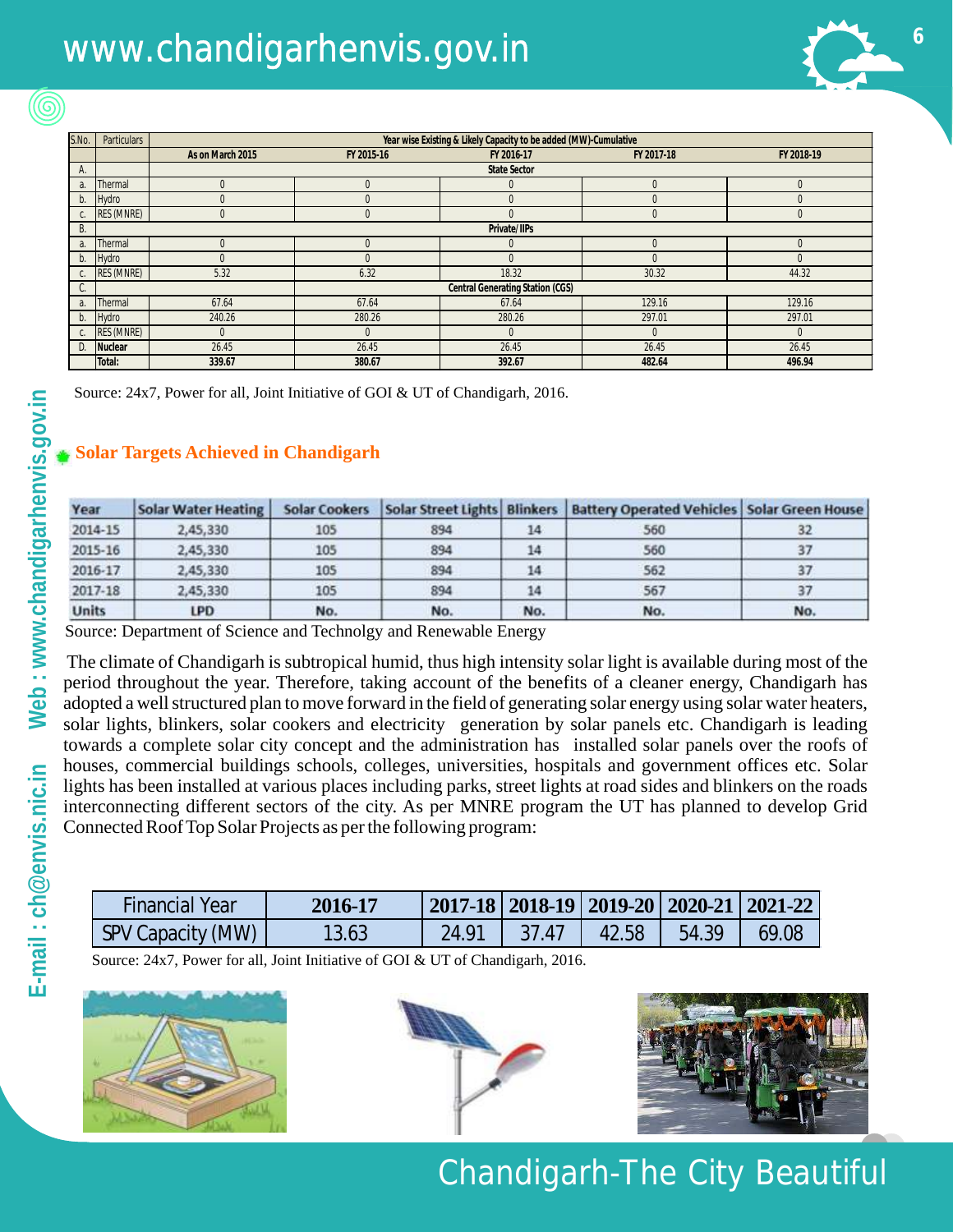#### **Dear Information Seeker,**

 $\Gamma$ 

ENVIS CENTRE, Chandigarh furnishes you with the services to collect and disseminate information related to environment of Chandigarh. To share information with us you are requested to fill up the form given below.

Form

Your feedback is valuable to us and will be highly appreciated

| $\blacksquare$ Name                 |                    |                                |
|-------------------------------------|--------------------|--------------------------------|
| Designation                         |                    |                                |
| Department                          |                    |                                |
| Address                             |                    |                                |
|                                     | $\sim$ City $\sim$ |                                |
| $\blacksquare$ State $\blacksquare$ | Country            | $Pin \perp$<br><b>Contract</b> |
| " Phone                             |                    |                                |
| $\blacksquare$ Email                |                    |                                |

#### **Your views on scope of improvement : :**

#### Interest Area Area

• **I would like to have information on following :**

|         | As       |  |
|---------|----------|--|
|         | Feedback |  |
| Analyze | Culture  |  |
|         | Q        |  |
|         |          |  |

YES ! I WANT TO KNOW<br>ABOUT ENVIS CHANDIGARH<br>**GIRANILIGATIDENVIS**